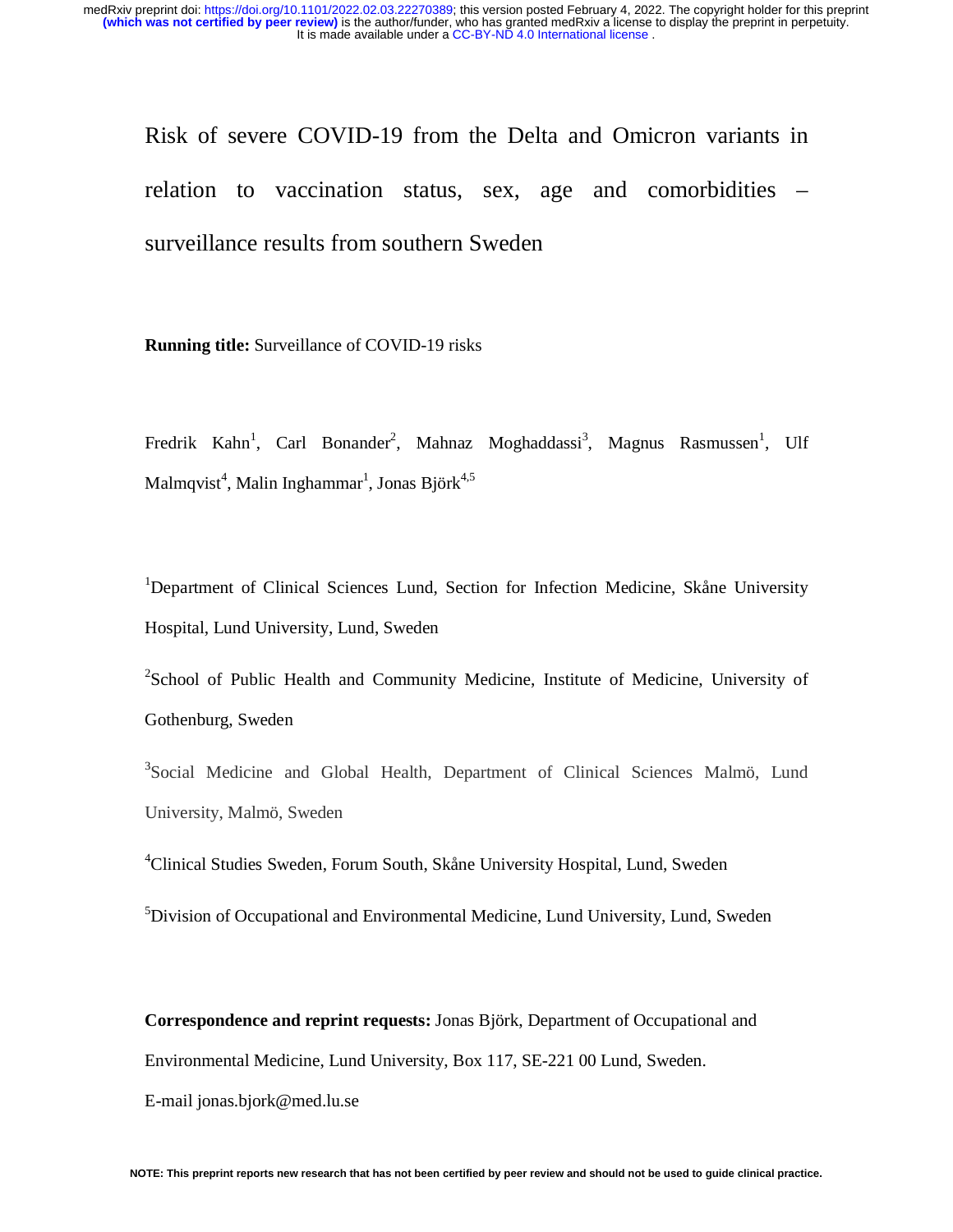# **Abstract**

The risk of severe COVID-19 disease requiring hospitalization with extensive oxygen supply was compared among infected cases during two calendar periods when Delta and Omicron, respectively, were the dominating virus variants in Scania county, Sweden. Adjustments were made for differences among cases in comorbidities, prior infection, vaccination status, age and sex. Markedly lower risks were observed from Omicron among the vaccinated in the present study. The risk of severe disease was also lower for unvaccinated during Omicron than during Delta, but remained high among older people and middle-aged males with comorbidities. Efforts to increase vaccination uptake across countries, populations and subgroups should thus remain a public health priority.

# **Keywords**

SARS-CoV-2 vaccine effectiveness, epidemiological surveillance, variant or concern

# **Conflicts of interest**

All authors declare no conflicts of interest, no support or financial relationship with any organization or other activities with any influence on the submitted work.

## **Funding**

This study was supported by Swedish Research Council (VR; grant numbers 2019-00198 and 2021-04665), Sweden's Innovation Agency (Vinnova; grant number 2021-02648) and by internal grants for thematic collaboration initiatives at Lund University held by JB and MI. FK is supported by grants from the Swedish Research Council and Governmental Funds for Clinical Research (ALF), and CB is supported by Swedish Research Council for Health, Working life and Welfare (Forte; grant number 2020-00962). The funders played no role in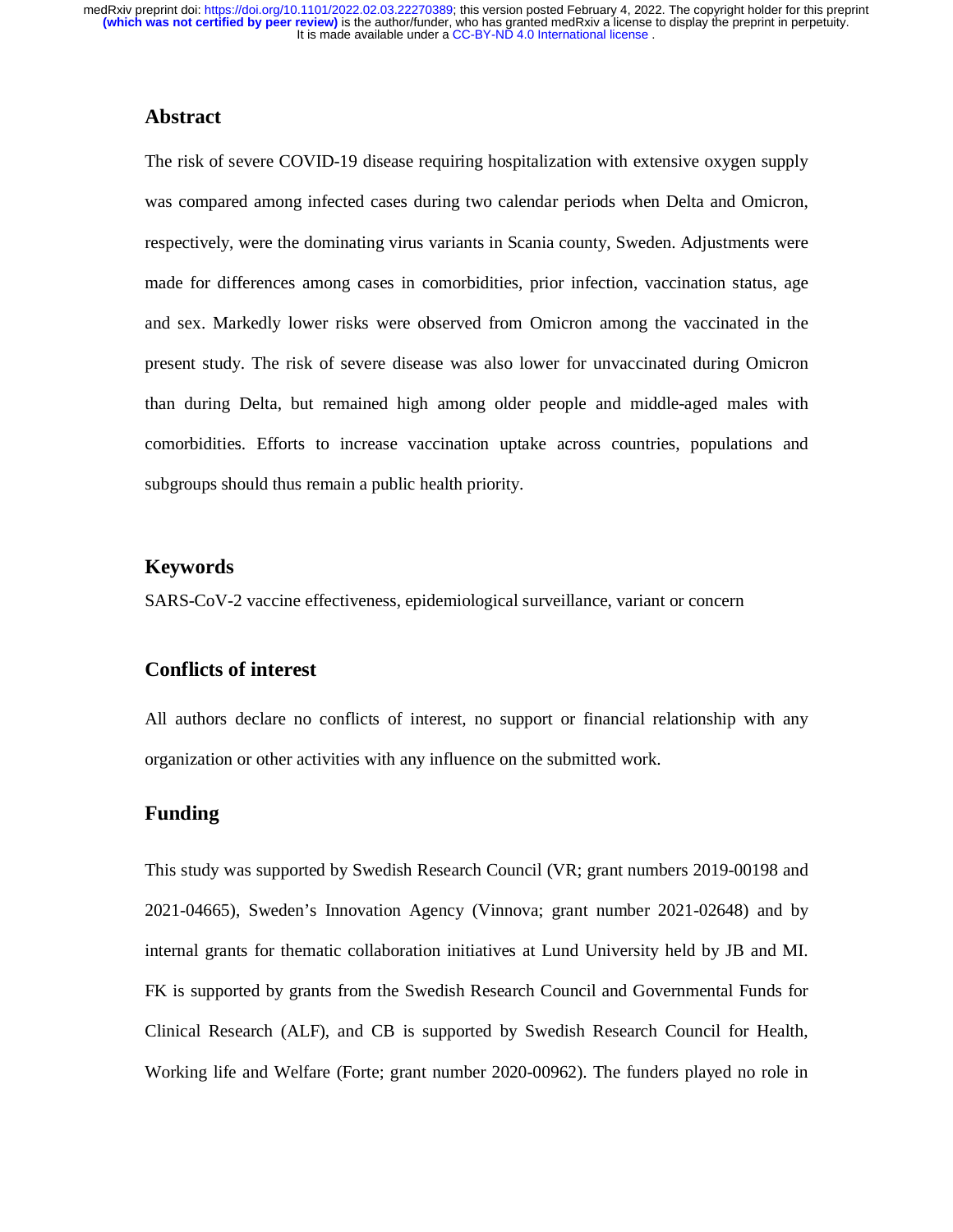the design of the study, data collection or analysis, decision to publish, or preparation of the manuscript.

# **Ethics and Permissions**

Ethical approval was obtained from the Swedish Ethical Review Authority (2021-00059).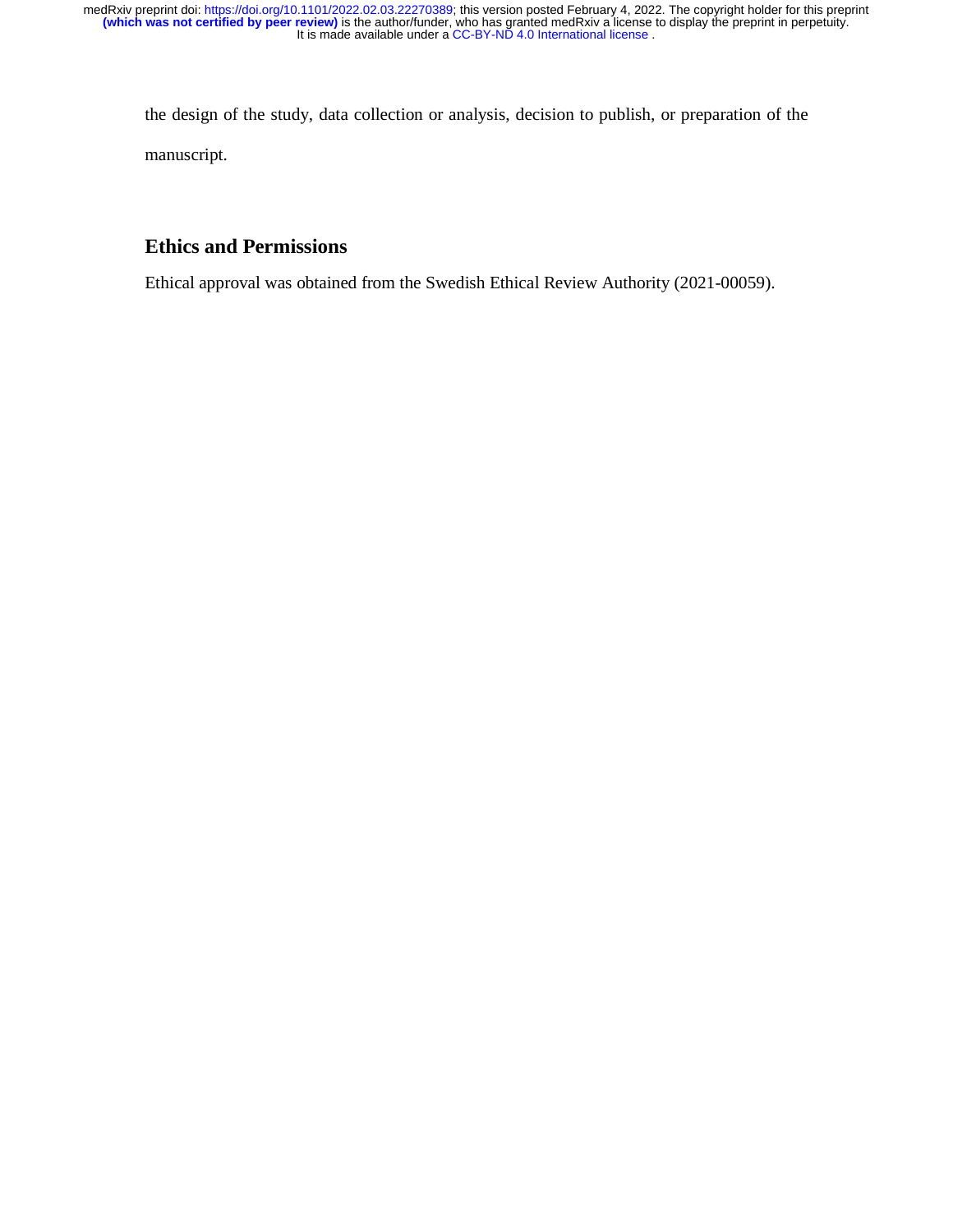The new SARS-CoV-2 variant of concern (VOC) Omicron (B.1.1.529) was first reported from South Africa on November 24, 2021, and has since then spread rapidly worldwide. Comparisons of secondary attack rates within Danish households have suggested lower protection against infection among vaccinated persons if the index case was Omicron rather than Delta infected (1). Similarly, a Canadian study, utilizing a test-negative design, found that two vaccine doses did not protect against Omicron infection, while a third dose provided some immediate protection but still substantially less than against Delta (2). However, available evidence suggests that the vaccine protection against severe disease from Omicron remains high (3-5). A Danish cohort study among infected individuals found a substantially lower risk of hospitalization with Omicron infection than Delta among both vaccinated and unvaccinated individuals (4). A limitation in this study was the few infections in older age groups, especially among the unvaccinated. How threatening Omicron is to unvaccinated populations, older persons and people with underlying conditions thus merits further investigation. The aim of the present study was to monitor Omicron risks in risk groups defined by sex, age and comorbidities in addition to vaccination status. The study was conducted in Scania, southern Sweden, an ethnically and socioeconomically diverse region exceeding 1.3 million inhabitants and with local variation in vaccination coverage between 40% and 90% among adults.

## **Surveillance of COVID-19 cases and vaccination**

The study cohort included all persons residing in Skåne, southern Sweden, on December 27<sup>th</sup>, 2020 (baseline) when vaccinations started  $(n = 1384531)$  (6, 7), and was followed for infection until January  $9<sup>th</sup>$ , 2022 and until January  $25<sup>th</sup>$ , 2022 for hospitalizations and assessment of disease severity. Individuals who died or moved out from the region were censored on the date of death or relocation. The different data sources used in the present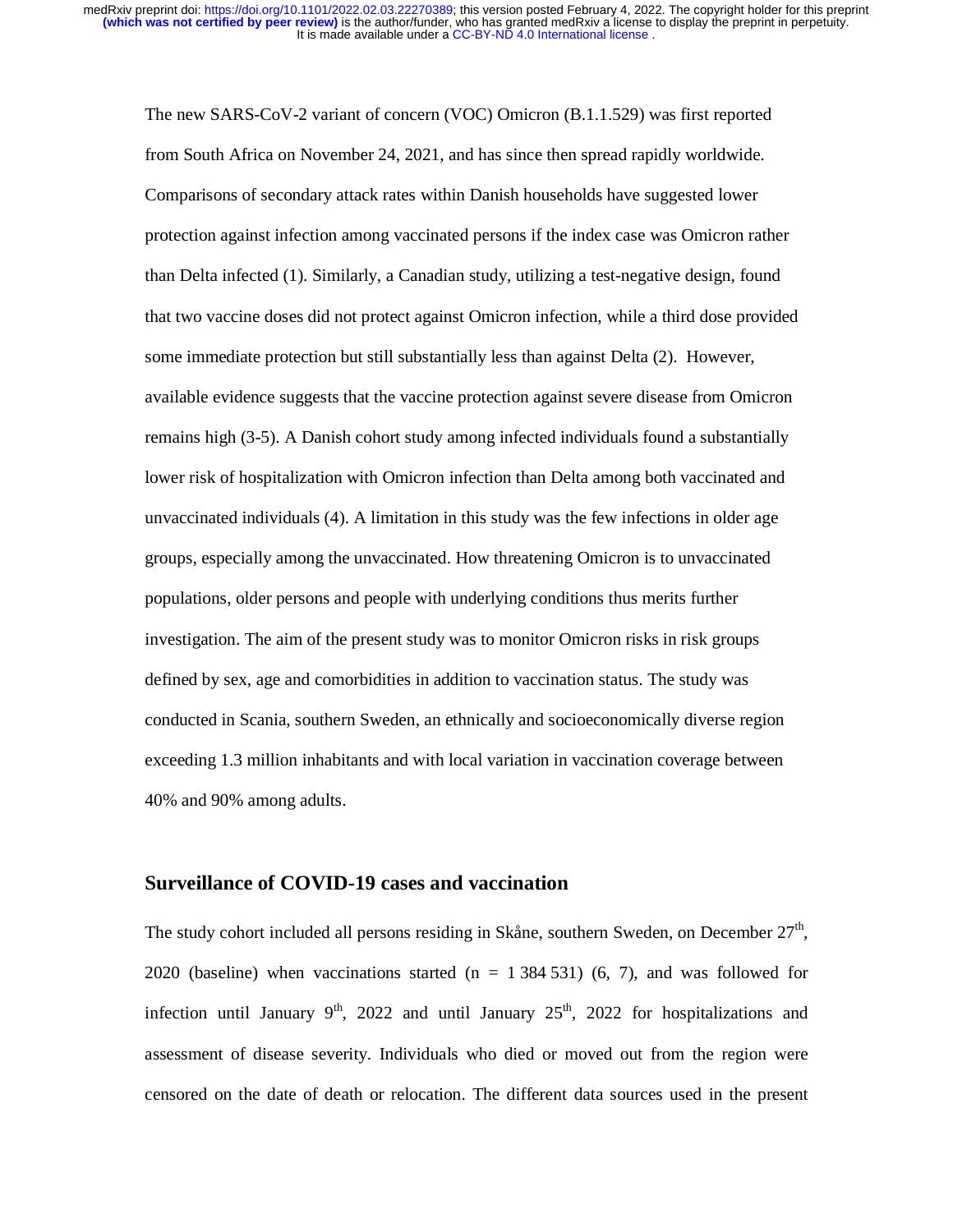study were linked using the personal identification number assigned to all Swedish residents (8). Regional health registers were used for data on comorbidities, defined as diagnoses in inpatient or specialized care at any time point during the last five years before baseline in the following disease groups (Supplementary Table 1): cardiovascular diseases, diabetes or obesity, kidney or liver diseases, respiratory diseases, neurological diseases, cancer or immunosuppressed states, and other conditions and diseases (Down syndrome, HIV, sickle cell anemia, drug addiction, thalasemia or mental health disorder). The number of comorbidities concerning these groupings was counted and classified as zero, one or at least two in the analyses.

Weekly updates on vaccination date, type of vaccine and dose were obtained from the National Vaccination Register, and data on COVID-19 cases (positive SARS-CoV-2 test results) from the electronic system SMINet, both kept at the Public Health Agency of Sweden. The regional health registers were accessed continuously to provide data on positive tests rapidly and to assess disease outcomes. Severe COVID-19 was defined as at least 24 hour-hospitalization five days before until 14 days after a positive test and with a need of oxygen supply  $\geq 5$  L/min or admittance to an intensive care unit (ICU).

We used data from routine sequencing of samples of infected cases in the Scania region and compared disease risks during three different calendar periods (9): i) Delta dominating VOC, 2021 week 27-47, ii) Transition period, 2021 week 48-51 when Omicron was first observed, and iii) Omicron dominating VOC, 2021 week 52 (74% sample prevalence) and 2022 week 1 (88% sample prevalence).

#### **Risk of severe COVID-19**

A total of 55 269 COVID-19 cases were identified during the three calendar periods of follow-up, of which 437 (0.79%) were classified as severe (Table 1). We used logistic regression (Stata SE 14.2, Stata Corp) to estimate the effect of the transition from Delta to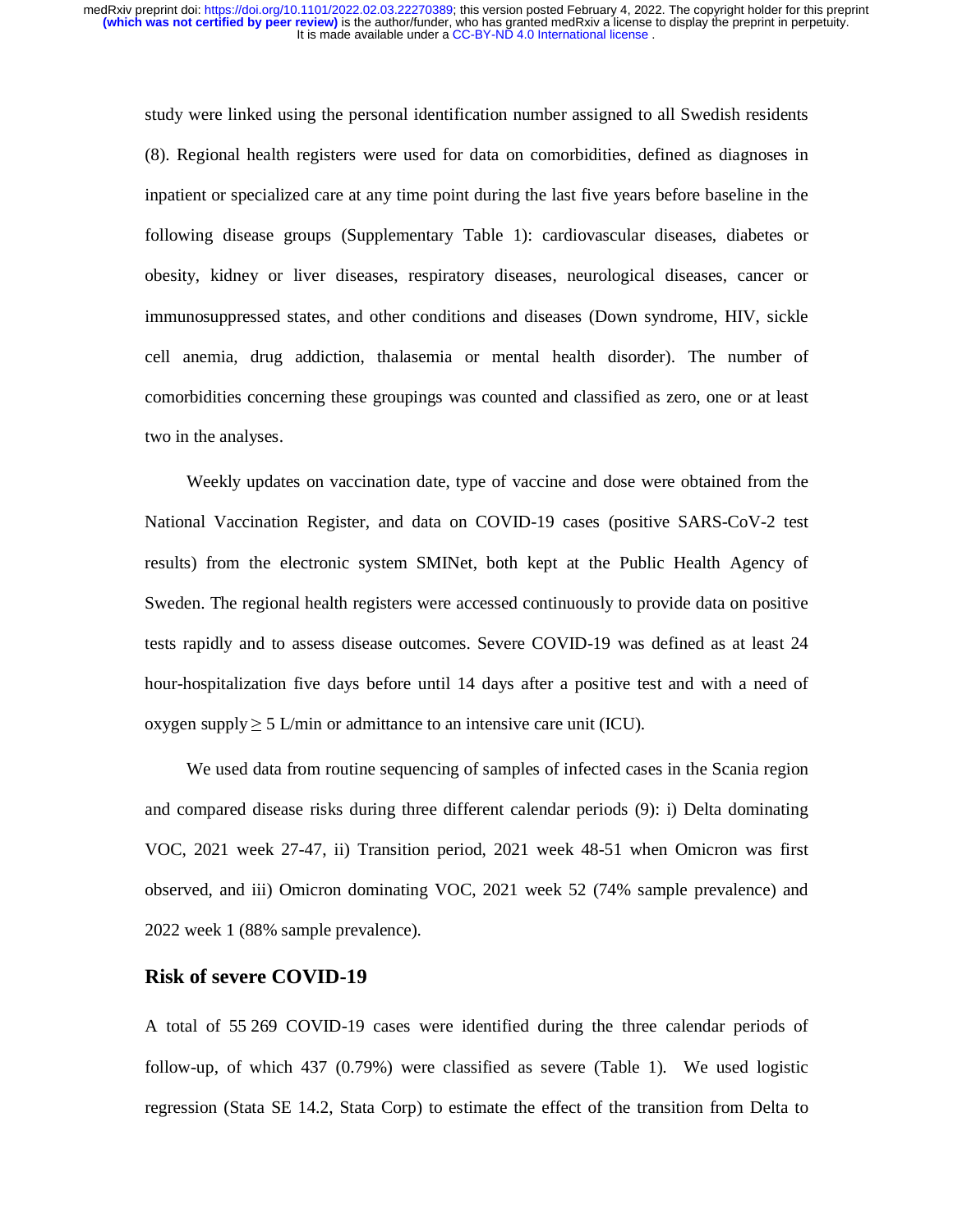Omicron on the occurrence of severe disease (Supplementary Table 2). The analyses were adjusted for age, sex, comorbidities and prior infection, and additionally for booster dose and time since last dose among the vaccinated. The estimated odds of severe COVID-19 was 40% lower (95% confidence interval 18 – 56% lower) among unvaccinated and 71% lower (95% confidence interval 54 – 82% lower) among vaccinated individuals during the Omicron period than during the Delta period. In Supplementary Table 3 and Figure 1, we present logistic regressions analyses and corresponding estimates of the absolute risks of severe COVID-19 among individuals without prior infection, stratified by age, sex, number of comorbidities, vaccination status (vaccinated, unvaccinated) and period (Delta, Omicron). The risk for severe COVID-19 remained high among unvaccinated, first-time infected, cases of both sexes during the Omicron period in the age group 65+, and also among males in the age group 40-64 years with two or more comorbidities (Figure 1A). The risk of severe COVID-19 among vaccinated cases below 65 years was low for both sexes during Omicron, even in the presence of comorbidities (Figure 1B). Elevated risks for severe COVID-19 remained among vaccinated cases aged 65+ during Omicron only in the presence of at least one (males) or at least two comorbidities (females).

#### **Vaccine effectiveness**

We used continuous density case-control sampling (10) nested within the study cohort together with conditional logistic regression to estimate vaccine effectiveness (VE) against infection and severe COVID-19. A case was defined as a person with a first-time positive test or any positive test at least 90 days after a prior positive test. For each case, 10 controls without a positive test the same week as the case or 90 days prior were randomly selected from the underlying study cohort, matched with respect to sex and age (five-year groups). Median weekly VE against infection was 67% during the Delta period, but showed a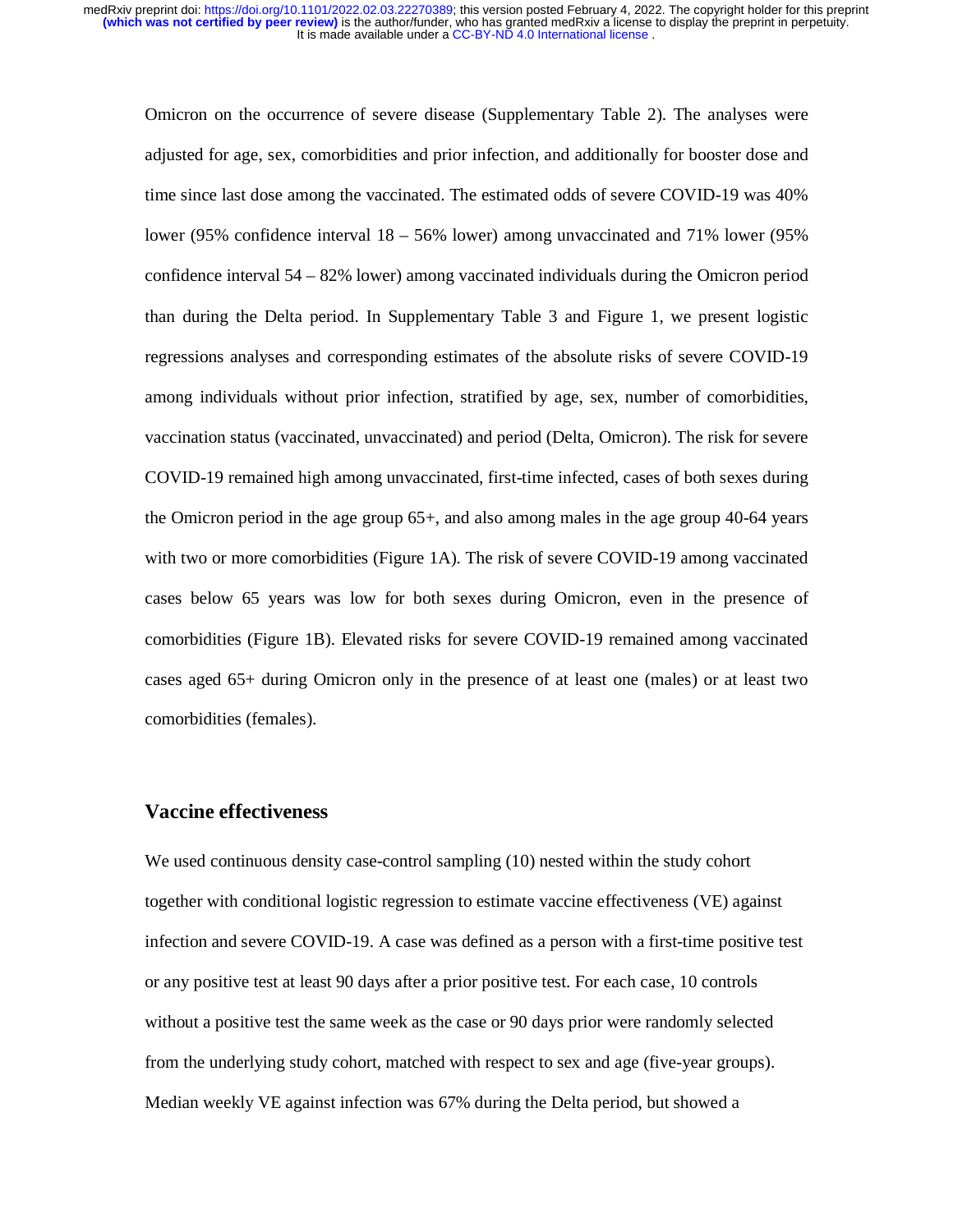declining trend from 2021 week 43 (Figure 2A). A more substantial decline in VE against infection started in the last week (2021 week 51) of the transition period, and by end of follow up when Omicron dominated no vaccine protection against infection remained. VE against severe COVID-19 was estimated monthly, and was stable around 90% across the entire follow up period irrespectively of which VOC that dominated (Figure 2B).

## **Discussion**

We observed markedly lower risks of severe disease among the vaccinated during the period when the Omicron VOC dominated. VE thus remained high but changed in nature from protection against both infection and severe disease from Delta to protection only against severe disease from Omicron. The risk of severe disease was also generally lower for unvaccinated persons during the Omicron period, but remained high among older people and middle-aged males with comorbidities. Omicron thus remains a genuine public health concern in countries, populations and subgroups with low vaccination uptake.

The key strengths of our study were the detailed individual-level data on vaccinations, infections and hospitalizations, and the possibility to stratify hospitalized further concerning disease severity, thereby limiting the misclassification of cases hospitalized *with* rather than *because of* COVID-19. A major limitation was that we lacked individual VOC data. This is probably less problematic for the reference period where Delta dominated, but means that some of the cases in the Omicron period were probably infected by Delta. Our estimates may therefore understate the risk reduction associated with Omicron.

## **Conclusion**

While the Omicron VOC rarely leads to severe disease in vaccinated persons, first-time infection still constitutes a substantial threat to unvaccinated persons with advanced age or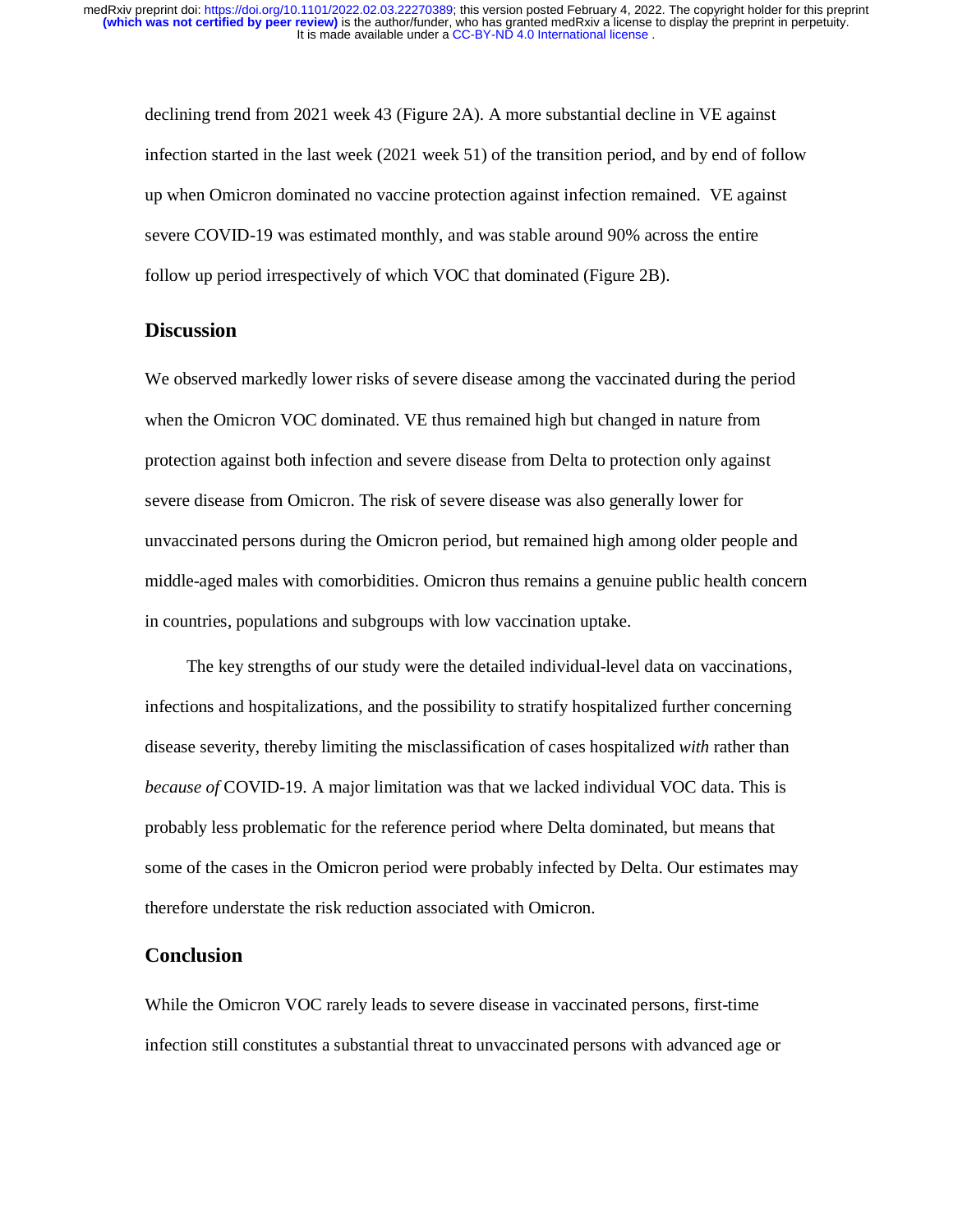underlying illnesses. Efforts to increase vaccination uptake across countries, populations and

subgroups should thus remain a public health priority.

# **References**

1. Lyngse FP, Mortensen LH, Denwood MJ, Christiansen LE, Møller CH, Skov RL, et al. SARS-CoV-2 Omicron VOC Transmission in Danish Households. medRxiv. 2021:2021.12.27.21268278.

2. Buchan SA, Chung H, Brown KA, Austin PC, Fell DB, Gubbay JB, et al. Effectiveness of COVID-19 vaccines against Omicron or Delta infection. medRxiv. 2022:2021.12.30.21268565.

3. Ulloa AC, Buchan SA, Daneman N, Brown KA. Early estimates of SARS-CoV-2 Omicron variant severity based on a matched cohort study, Ontario, Canada. medRxiv. 2022.

4. Bager P, Wohlfahrt J, Bhatt S, Edslev S, Sieber R, Ingham A, et al. Reduced Risk of Hospitalisation Associated With Infection With SARS-CoV-2 Omicron Relative to Delta: A Danish Cohort Study. SSRN. 2022.

5. Ferguson N, Ghani A, Hinsley W, Volz E. Report 50: Hospitalisation risk for Omicron cases in England.

6. Björk J, Inghammar M, Moghaddassi M, Rasmussen M, Malmqvist U, Kahn F. High level of protection against COVID-19 after two doses of BNT162b2 vaccine in the working age population - first results from a cohort study in Southern Sweden. Infectious diseases (London, England). 2021:1-6.

7. Björk J, Bonander C, Moghaddassi M, Rasmussen M, Malmqvist U, Kahn F, et al. Surveillance of COVID-19 vaccine effectiveness – a real-time case-control study in southern Sweden. medRxiv. 2021.

8. Ludvigsson JF, Otterblad-Olausson P, Pettersson BU, Ekbom A. The Swedish personal identity number: possibilities and pitfalls in healthcare and medical research. European journal of epidemiology. 2009;24(11):659-67.

9. SARS-CoV-2 sequencing in Scania, southern Sweden (in Swedish): Scania County Council; 2022 [Available from: https://www.skane.se/digitala-rapporter/lagesbild-covid-19-iskane/sekvensering/.

10. Dean NE. Re: "Measurement of vaccine direct effects under the test-negative design". American journal of epidemiology. 2019;188(4):806-10.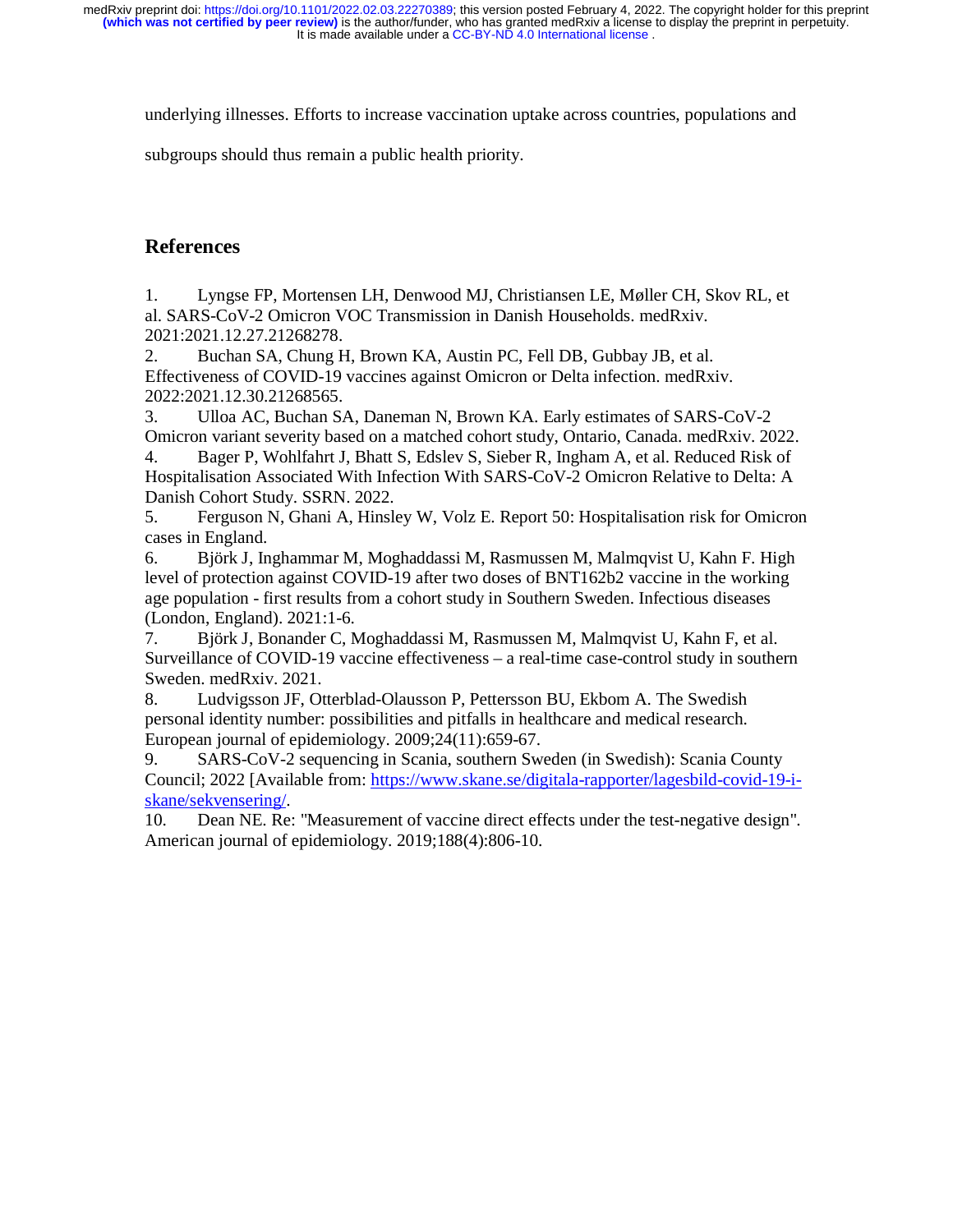## **Tables**

|                            |             | Unvaccinated ( $N = 23 217$ ) | Vaccinated ( $N = 32052$ ) |             |             |                  |  |
|----------------------------|-------------|-------------------------------|----------------------------|-------------|-------------|------------------|--|
|                            | Delta       | Transition                    | Omicron                    | Delta       | Transition  | Omicron          |  |
|                            | 2021 w27-47 | 2021 w48-51                   | 2021 w52-2022 w1           | 2021 w27-47 | 2021 w48-51 | 2021 w52-2022 w1 |  |
| N                          | 9680        | 5 6 7 6                       | 7861                       | 4 0 3 1     | 6 3 4 3     | 21 678           |  |
| Severe COVID-19            | 1.2         | 1.6                           | 0.87                       | 1.8         | 0.58        | 0.24             |  |
| Age, years                 |             |                               |                            |             |             |                  |  |
| $0 - 17$                   | 37.0        | 51.4                          | 39.8                       | 0.4         | 2.3         | 3.5              |  |
| $18 - 39$                  | 43.1        | 28.8                          | 38.4                       | 26.0        | 33.8        | 41.6             |  |
| $40 - 64$                  | 18.6        | 17.9                          | 19.5                       | 53.4        | 53.5        | 46.7             |  |
| $65 -$                     | 1.3         | 1.9                           | 2.3                        | 20.2        | 10.5        | 8.2              |  |
| <b>Sex</b>                 |             |                               |                            |             |             |                  |  |
| Females                    | 50.4        | 50.0                          | 51.5                       | 55.1        | 54.2        | 54.6             |  |
| Males                      | 49.6        | 50.0                          | 48.5                       | 44.9        | 45.8        | 45.4             |  |
| Comorbidities              |             |                               |                            |             |             |                  |  |
| $\boldsymbol{0}$           | 87.4        | 87.3                          | 84.0                       | 71.8        | 79.4        | 80.4             |  |
|                            | 10.8        | 10.5                          | 13.1                       | 18.4        | 15.3        | 14.4             |  |
| $\geq$ 2                   | 1.8         | 2.3                           | 2.8                        | 9.7         | 5.3         | 5.3              |  |
| Prior SARS-CoV-2 infection | 2.7         | 3.2                           | 7.1                        | 2.3         | 3.8         | 6.3              |  |
| Vaccine doses              |             |                               |                            |             |             |                  |  |
| $\boldsymbol{0}$           | 85.8        | 93.0                          | 89.0                       |             |             |                  |  |
|                            | 14.2        | 7.0                           | 11.0                       |             |             |                  |  |
| $\frac{2}{3}$              |             |                               |                            | 98.2        | 91.7        | 83.5             |  |
|                            |             |                               |                            | 1.8         | 8.3         | 16.5             |  |
| Vaccine type               |             |                               |                            |             |             |                  |  |
| Pfizer                     |             |                               |                            | 79.8        | 79.3        | 79.2             |  |
| Moderna                    |             |                               |                            | 6.6         | 9.4         | 11.7             |  |
| AZ                         |             |                               |                            | 9.5         | 4.9         | 1.2              |  |
| Mixed                      |             |                               |                            | 4.1         | 6.4         | 7.9              |  |
| Time since last dose       |             | $\overline{\phantom{a}}$      |                            |             |             |                  |  |
| $0 - 3$ months             |             |                               |                            | 37.1        | 14.1        | 21.5             |  |
| $3 - 6$ months             |             |                               |                            | 48.6        | 64.4        | 58.2             |  |
| $\geq 6$ months            |             |                               |                            | 14.4        | 21.4        | 20.4             |  |

Table 1. Characteristics (% in each group) of the COVID-19 cases (N = 55 269), stratified by vaccination status and follow up period.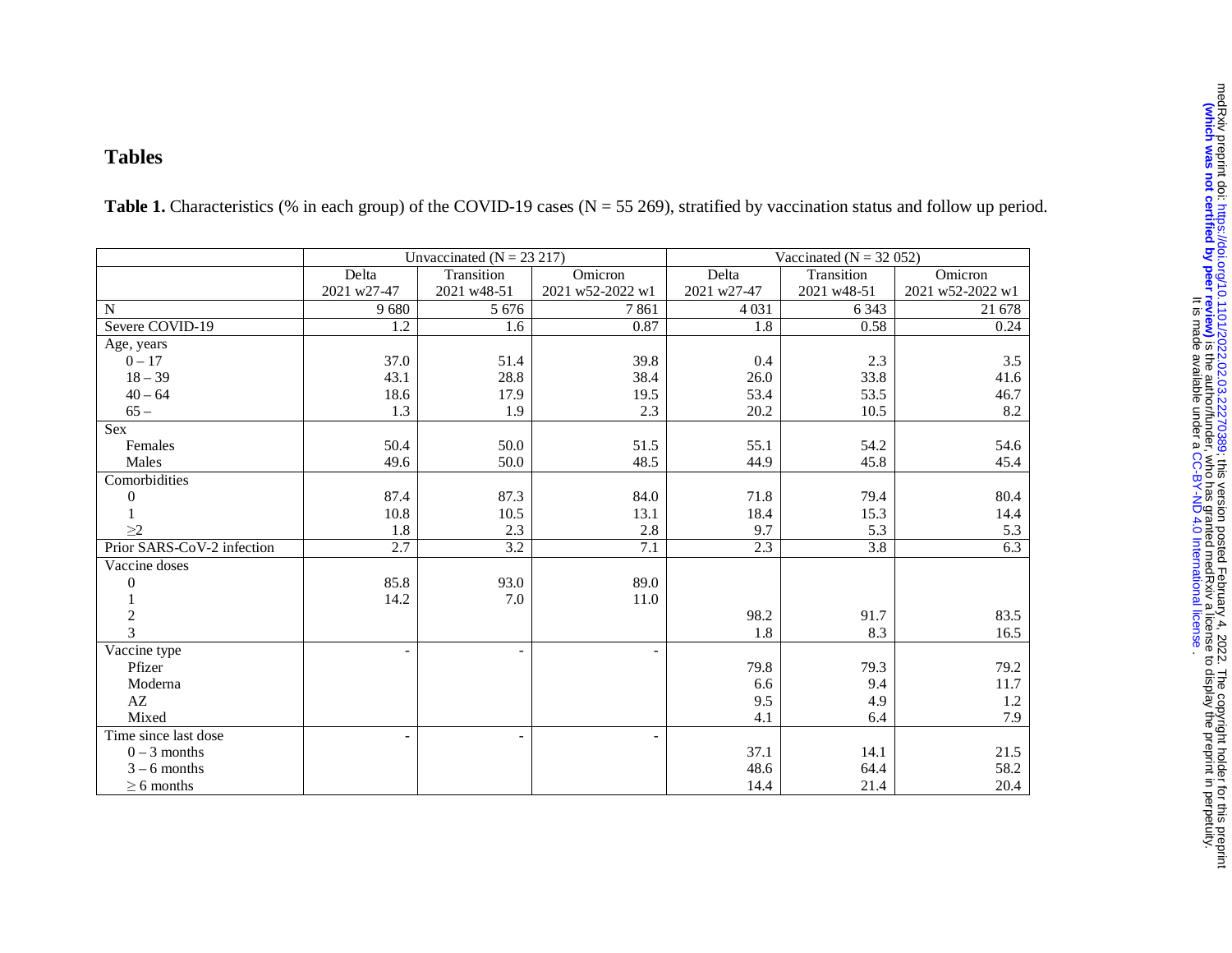**Figure 1.** Risks of severe COVID-19 disease among **A.** unvaccinated, **B.** vaccinated cases with no prior infection during the Delta (2021 week 27-47) and Omicron period (2021 weerk 52- 2022 week 1), stratified by sex, age and number of risk factors (comorbidities). Green represents risk <  $1.0\%$ , yellow  $1.0 - 4.9\%$ , orange  $\geq 5.0\%$ .

## **A. Unvaccinated cases, with no prior infection**

| Delta        |              |              |       |          |  | Omicron |           |           |                     |      |              |          |       |
|--------------|--------------|--------------|-------|----------|--|---------|-----------|-----------|---------------------|------|--------------|----------|-------|
|              |              | Risk factors |       |          |  |         |           |           | <b>Risk factors</b> |      |              |          |       |
| Females      | Age          | 0            | 1     | $\geq$ 2 |  |         | Age       |           | 0                   |      | 1            | $\geq 2$ |       |
|              | $18 - 39$    | 0.7%         | 1.7%  | 1.5%     |  |         | $18 - 39$ |           | 0.5%                |      | 1.1%         | 0.9%     |       |
|              | $40 - 64$    | 1.4%         | 3.4%  | 3.0%     |  |         |           | $40 - 64$ |                     | 0.8% |              | 1.8%     | 1.5%  |
|              | $\geq 65$    | 10.0%        | 21.4% | 19.5%    |  |         |           | $\geq 65$ |                     | 8.1% | 17.6%        |          | 14.9% |
|              |              |              |       |          |  |         |           |           |                     |      |              |          |       |
|              |              |              |       |          |  |         |           |           |                     |      |              |          |       |
|              | Risk factors |              |       |          |  |         |           |           | Risk factors        |      |              |          |       |
| <b>Males</b> | Age          | 0            | 1     | $\geq$ 2 |  |         | Age       |           | 0                   |      | $\mathbf{1}$ | $\geq$ 2 |       |
|              | $18 - 39$    | 0.6%         | 1.6%  | 1.2%     |  |         | $18 - 39$ |           | 0.5%                |      | 1.2%         | 3.7%     |       |
|              | $40 - 64$    | 3.6%         | 8.5%  | 6.4%     |  |         |           | $40 - 64$ |                     | 1.6% |              | 4.2%     | 11.9% |
|              | $\geq 65$    | 20.7%        | 39.4% | 32.3%    |  |         |           | $\geq 65$ |                     | 6.6% | 15.9%        |          | 36.9% |
|              |              |              |       |          |  |         |           |           |                     |      |              |          |       |

# **B. Vaccinated cases, with no prior infection**

|              |              | Delta               |      |          |  |           |           |                     | Omicron  |          |
|--------------|--------------|---------------------|------|----------|--|-----------|-----------|---------------------|----------|----------|
|              |              | <b>Risk factors</b> |      |          |  |           |           | <b>Risk factors</b> |          |          |
| Females      | Age          | 0                   | 1    | $\geq$ 2 |  | Age       | 0         | 1                   | $\geq$ 2 |          |
|              | $18 - 39$    | 0.0%                | 0.0% | 0.0%     |  |           | $18 - 39$ | 0.0%                | 0.1%     | 0.7%     |
|              | $40 - 64$    | 0.0%                | 0.2% | 0.4%     |  | $40 - 64$ | 0.1%      | 0.1%                | 1.0%     |          |
|              | $\geq 65$    | 1.4%                | 4.8% | 10.4%    |  |           | $\geq 65$ | 0.2%                | 0.4%     | 3.4%     |
|              |              |                     |      |          |  |           |           |                     |          |          |
|              | Risk factors |                     |      |          |  |           |           | <b>Risk factors</b> |          |          |
| <b>Males</b> | Age          | 0                   | 1    | $\geq$ 2 |  |           | Age       | 0                   | 1        | $\geq$ 2 |
|              | $18 - 39$    | 0.0%                | 0.0% | 0.0%     |  |           | $18 - 39$ | 0.0%                | 0.0%     | 0.0%     |
|              | $40 - 64$    | 0.3%                | 1.6% | 4.1%     |  |           | $40 - 64$ | 0.1%                | 0.3%     | 0.6%     |
|              | $\geq 65$    | 1.9%                | 8.7% | 19.4%    |  |           | $\geq 65$ | 0.8%                | 3.2%     | 5.6%     |
|              |              |                     |      |          |  |           |           |                     |          |          |